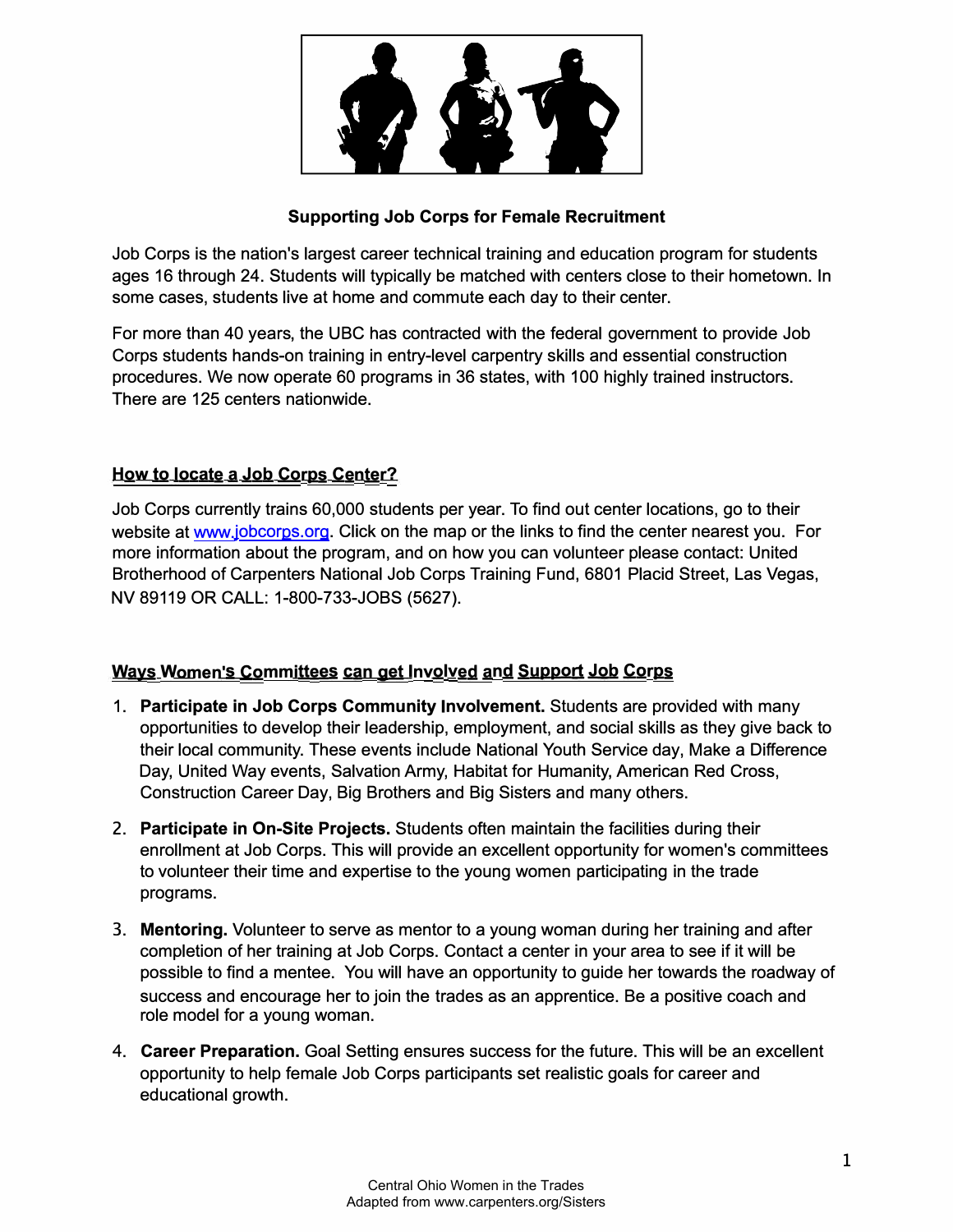- 5. **Personal Growth.** Young women who are pursing goals are often faced with challenges. Sisters can provide guidance, support, and encouragement as young women work towards those goals. By sharing your personal experiences and offering guidance, you can help them maneuver through challenges and encourage them to achieve their greatest expectations in life.
- 6. **Skill Enhancement.** Learning specific skills and knowledge that are relevant to our trade benefits not only the participant, apprenticeship programs benefit as well. The more advanced and knowledgeable these young women are upon entrance into our programs, the better opportunities they will have to get a job and stay employed.
- 7. **Social Media.** Using social media such as YouTube, Facebook, and Twitter to connect with Job Corps students will provide them with information and connections within the trades. Women's Committees can share information about:
	- Job site locations and opportunities
	- Local union and council events
	- Political functions
	- Women's Committee meeting information: location, date, time

### **Benefits to Female Job Corps Students**

- **1. Career support.** Our success is often because of the help that came from others. First stage apprentices are not always aware of the different aspects of our trades. Providing guidance is crucial and guarantees better success stories as these young women join local unions.
- 2. **Jobsite Knowledge.** Young women entering the trades often not know what works and what does not work in this career. Women's committee members can share trade tips, and new information on the latest tools, types of work, ways to do a job better, and ways to work safely.
- 3. **Mentor.** By serving as a mentor, young women will have access to someone who has "been there and done that." Having a female to call on will help them deal with some of the challenges that come from working in the construction industry and also help them learn how to be successful.
- 4. **Employment Opportunity.** Networking is critical to job success. These young women will have access to someone who can offer guidance on one career path-the construction industry.
- 5. **Extended Family.** UBC members create relationships that last a lifetime. So if any of these young women do decide to join the trades they will have access to people who can offer lasting support.